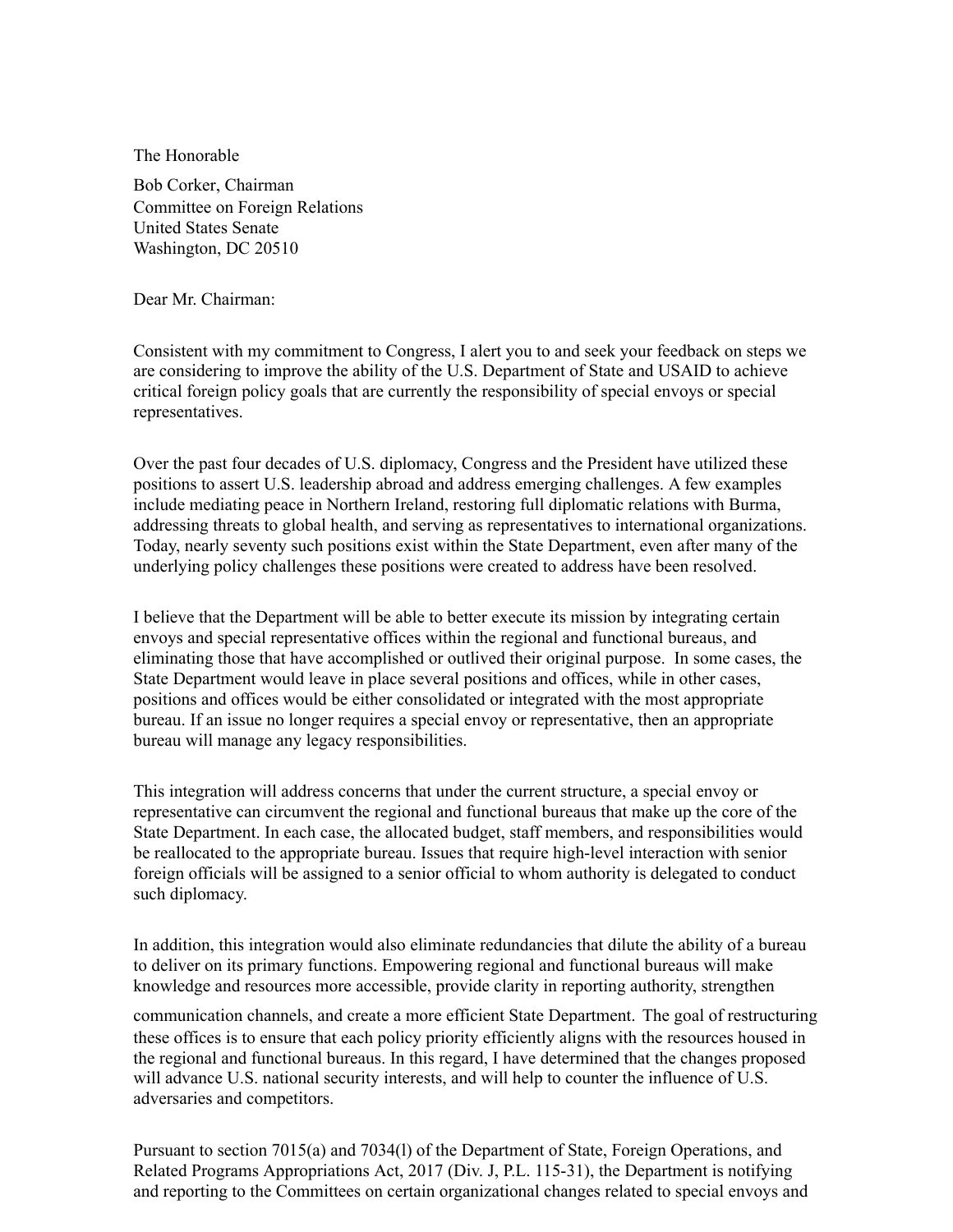related positions. Additionally, I have also reported on changes to special envoys and related positions that do not require notification to the Committees.

I look forward to working with you to make the State Department and USAID better equipped to address the foreign policy challenges of the United States.

Sincerely,

Rex W. Tillerson Secretary of State

---

In accordance with section 7015(a) and 7034(l) of the Department of State, Foreign Operations, and Related Programs Appropriations Act, 2017 (Div. J, P.L. 115-31), the Department is notifying and reporting to the Committees on certain organizational changes related to special envoys and related positions. Personnel and funding levels are based on full-year allocations for FY 2017.

The following ambassador-at-large and special envoy positions will be retained and organized within the appropriate bureau or Under Secretary:

The **Ambassador-at-Large for Global Women's Issues** will continue to be an ambassadorlevel position confirmed by the U.S. Senate, which will report to the Under Secretary for Civilian Security, Democracy, and Human Rights (J), where it will continue to promote the rights and empowerment of women and girls through U.S. foreign policy. This will involve realigning 28 positions and \$5,326,000 in support costs within Diplomatic and Consular Programs (D&CP) from the Office of the Secretary to the Under Secretary for Civilian Security, Democracy, and Human Rights (J).

The **U.S. Special Envoy to Monitor and Combat Anti-Semitism** will be retained and the office returned to the Bureau of Democracy, Human Rights, and Labor (DRL) where the Special Envoy can be assisted by the entire team of experts in the bureau. This will involve realigning 2 positions and \$130,000 in support costs within D&CP from the Office of the Secretary to the Bureau of Democracy, Human Rights, and Labor (DRL).

The **Special Presidential Envoy for Hostage Affairs** will be retained and report to the Under Secretary for Civilian Security, Democracy, and Human Rights (J), where it will continue to lead and coordinate the U.S. government's diplomatic engagement on hostage-related matters. This will involve realigning 5 positions and \$505,000 in support costs within D&CP from the Office of the Secretary to the Under Secretary for Civilian Security, Democracy, and Human Rights (J).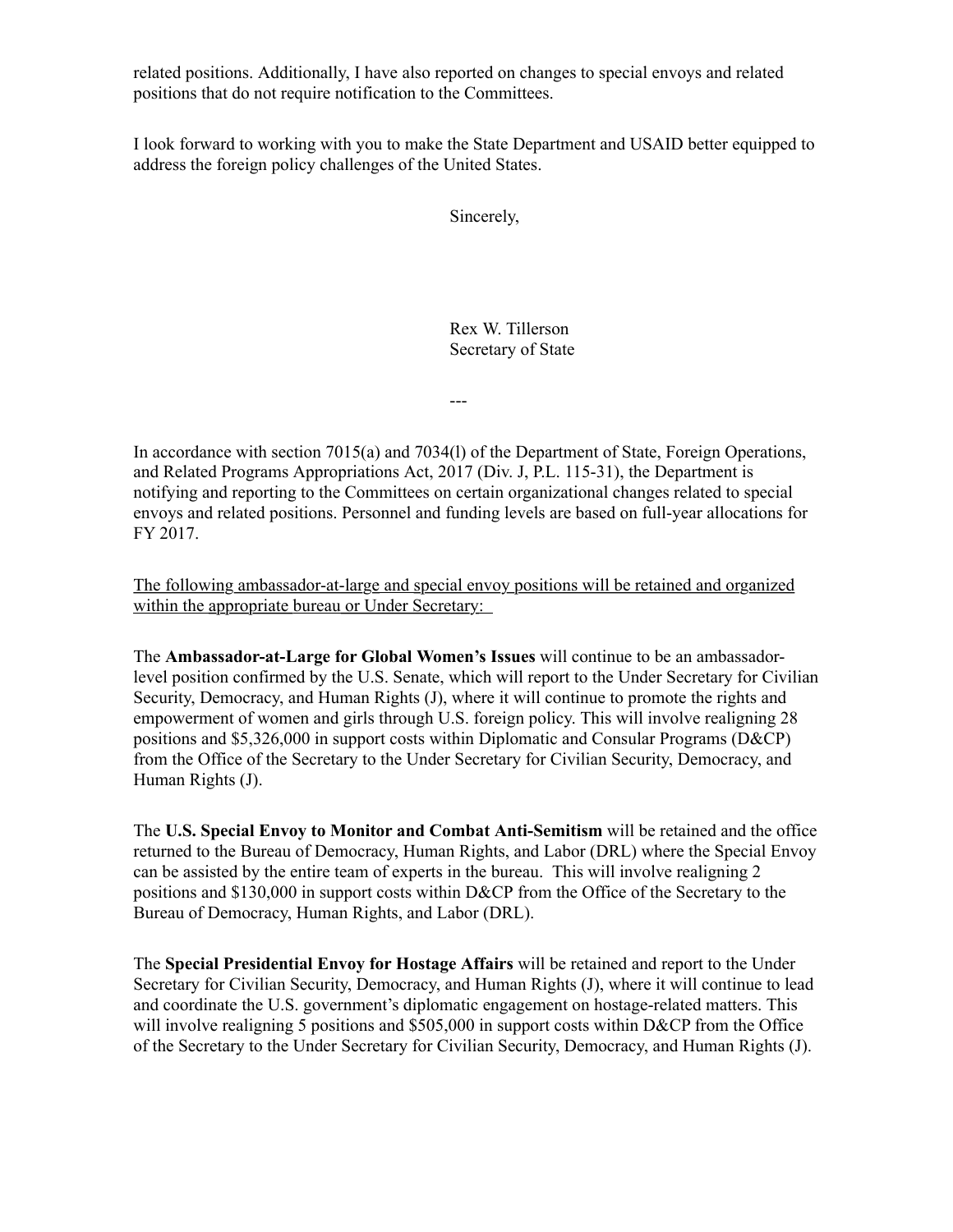The following ambassador-at-large and special envoy positions will be retained and expanded:

**The Ambassador-at-Large for International Religious Freedom** (IRF) will continue to be an ambassador-level position confirmed by the U.S. Senate, and will be organized under and report to the Under Secretary for Civilian Security, Democracy, and Human Rights (J). Additionally, IRF will assume the functions and staff of the U.S. Special Representative for Religion and Global Affairs, U.S. Special Representative to Muslim Communities, U.S. Special Envoy to the Organization of Islamic Cooperation, and Special Advisor for Religious Minorities in the Near East and South/Central Asia.

For the **Special Advisor for Religious Minorities in the Near East and South/Central Asia** this will involve the realignment of 1 position and \$139,000 in support costs within D&CP from the Office of the Secretary to the Ambassador-at-Large for International Religious Freedom (IRF).

For the **U.S. Special Representative for Religion and Global Affairs** this will involve removing the title and realigning 10 positions and \$1,303,000 in support costs within D&CP from the Office of the Secretary to the Ambassador-at-Large for International Religious Freedom (IRF).

For the **U.S. Special Representative to Muslim Communities** this will involve removing the title and realigning 4 positions and \$163,000 in support costs within D&CP from the Office of the Secretary to the Ambassador-at-Large for International Religious Freedom (IRF).

For the **U.S. Special Envoy to the Organization of Islamic Cooperation** this will involve removing the title and realigning 1 position and \$153,000 in support costs within D&CP from the Office of the Secretary to the Ambassador-at-Large for International Religious Freedom (IRF).

**The Ambassador-at-Large and Coordinator of U.S. Government Activities to Combat HIV/AIDS Globally (S/GAC)** will continue to be an ambassador-level position confirmed by the U.S. Senate, and continue to perform the functions of the **U.S. Special Representative for Global Health Policy (S/GHP)**. We intend to request that Congress amend the statute to expand the title to include both positions to reflect a more comprehensive approach to global health. There are no resource implications for this change.

**Special Envoy for Holocaust Issues (SEHI)** will be retained and continue to be organized within the Bureau of European and Eurasian Affairs (EUR). SEHI will assume the functions, which include providing policy advice on Holocaust issues, and staff of the **Special Adviser for Holocaust Issues**. There are no resource implications for this change.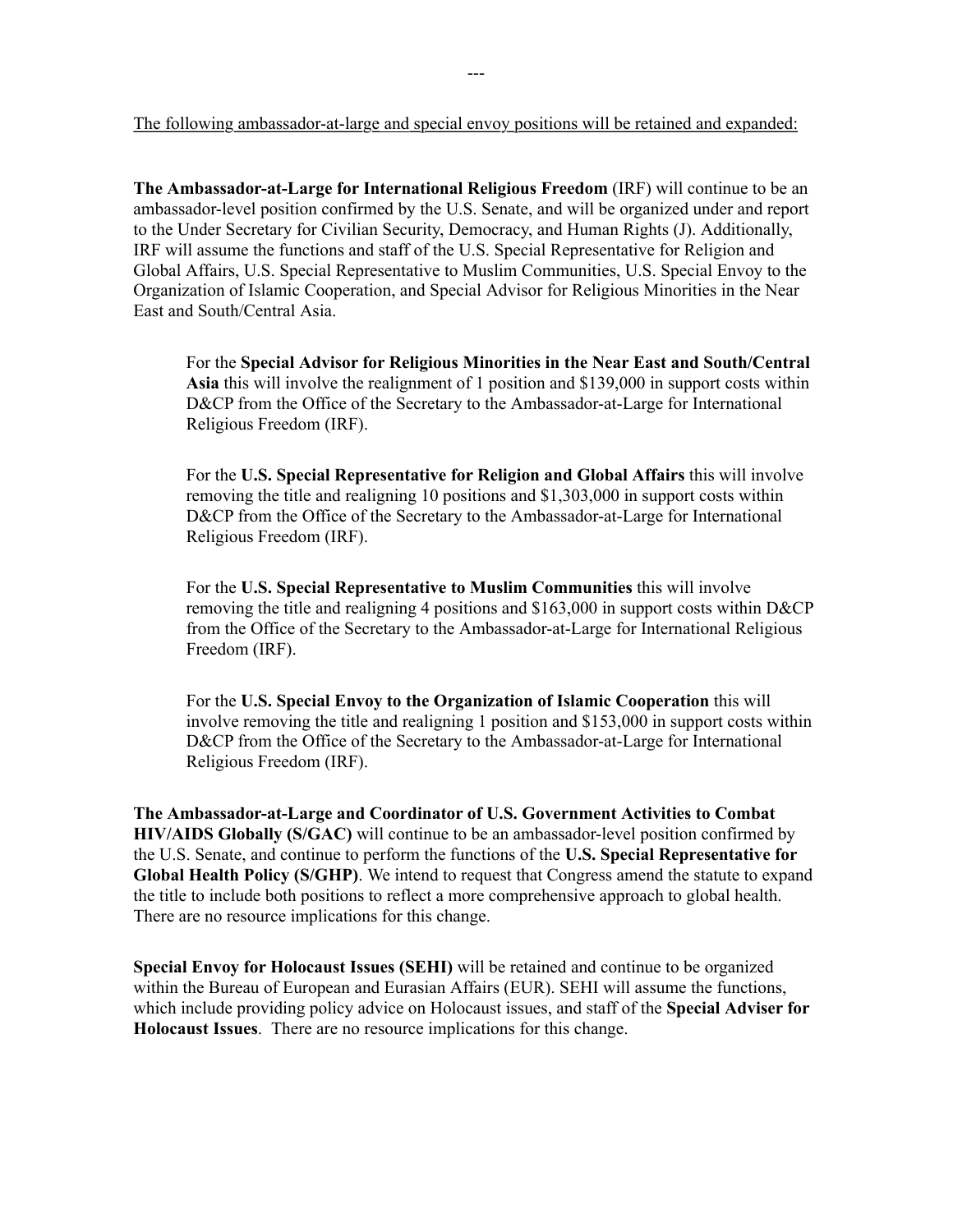The following special envoy, special coordinator, and special representative titles will be retained, dual hatted with an existing position, and organized appropriately within the appropriate bureau:

The Assistant Secretary for Oceans and International Environmental and Scientific Affairs (OES) will be dual hatted as the **Special Representative for Environment and Water Resources**. One position and \$226,000 in support costs will be reprogrammed within D&CP from the Office of the Secretary to the Bureau of Oceans International Environmental and Scientific Affairs (OES).

The **Special Coordinator for Tibetan Issues** will continue to be dual hatted with the Under Secretary for Civilian Security, Democracy, and Human Rights (J) who will promote substantive dialogue between the Chinese government and the Dalai Lama. There are no resource implications for this change.

The Under Secretary for Civilian Security, Democracy and Human Rights (J) will be dual hatted with the title and functions and assume the staff of the **U.S. Special Envoy for North Korean Human Rights Issues**. The Under Secretary is responsible for the human rights portfolio, including the publication of the annual Country Reports on Human Rights Practices. This will involve the realignment of 1 position and \$224,000 in support costs within D&CP from the Office of the Secretary to the Under Secretary for Civilian Security, Democracy, and Human Rights (J).

---

The following special envoy function will be transferred to USAID:

The U.S. Agency for International Development (USAID) will assume the functions and staff of the **Office of Global Food Security (GFS)**. This change will eliminate duplicative work and further empower USAID to continue to advance global food security effectively. The Department will seek to realign GFS resources to USAID in future budget requests.

---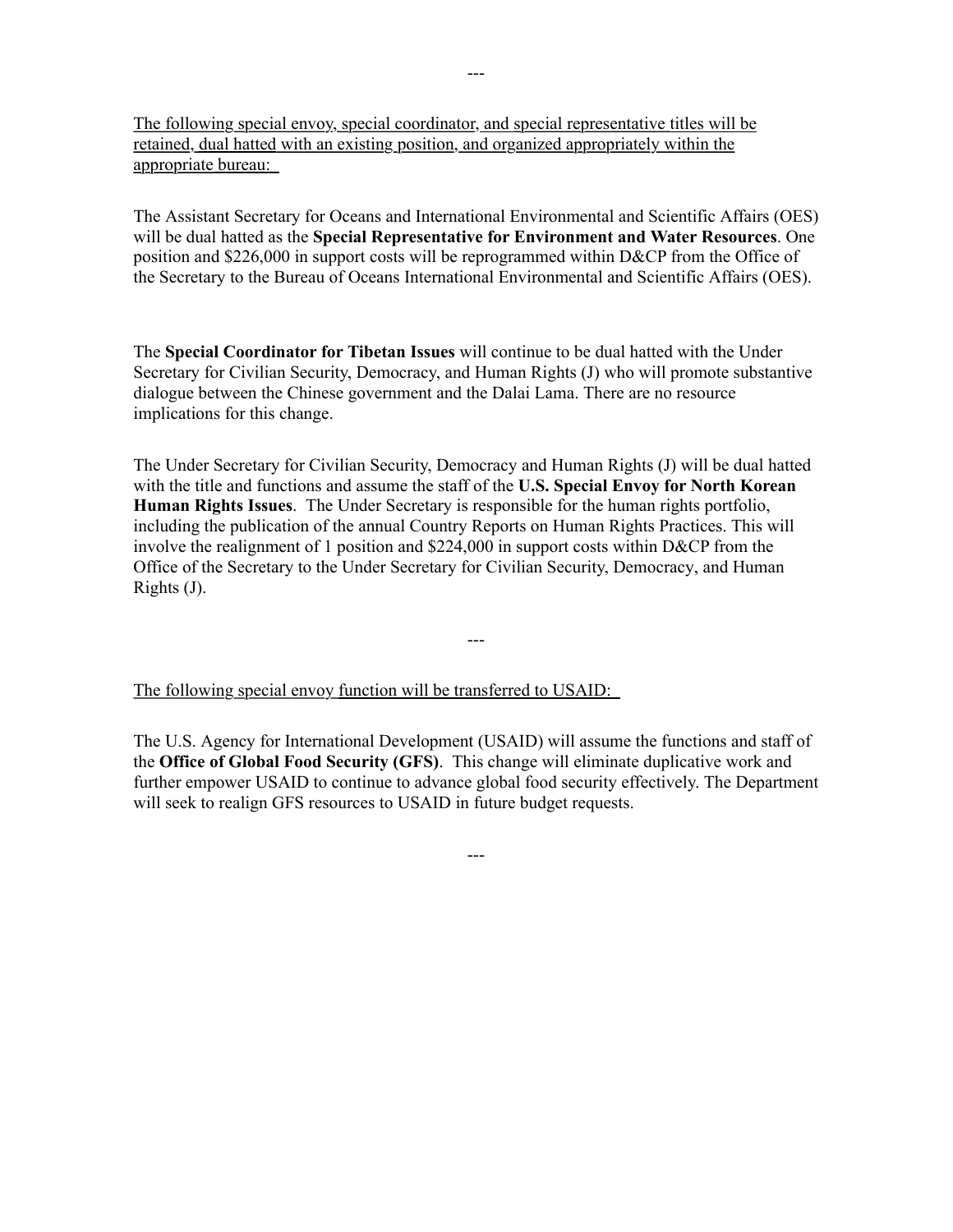The following special envoy, special representative, special advisor, and coordinator titles will be removed and the functions performed by the appropriate bureaus:

The following titles will be removed and the functions and staff assumed by the Bureau of Democracy, Human Rights, and Labor (DRL):

**U.S. Special Advisor for International Disabilities Rights**. Functions include leading the comprehensive strategy to promote and protect the rights of persons with disabilities internationally. This will involve realigning 3 positions and \$445,000 in support costs within D&CP from the Office of the Secretary to the Bureau of Democracy, Human Rights, and Labor (DRL).

**U.S. Special Representative for International Labor Affairs**. Functions include furthering U.S. foreign policy goals related to human rights, democracy promotion, trade, and sustainable growth. This will involve realigning 1 position and \$186,000 in support costs within D&CP from the Office of the Secretary to the Bureau of Democracy, Human Rights, and Labor (DRL).

The titles for following positions will be removed and the functions and staff assumed by the Bureau of Oceans and International and Scientific Affairs (OES):

**U.S. Special Envoy for Climate Change**. Functions include engaging partners and allies around the world on climate change issues. This will involve realigning 7 positions and \$761,000 in support costs within D&CP from the Office of the Secretary to the Bureau of Oceans and International and Scientific Affairs (OES).

**U.S. Special Representative for the Arctic Region**. Functions include advancing U.S. interests in the Arctic. This will involve realigning 5 positions and \$438,000 in support costs within D&CP from the Office of the Secretary to the Bureau of Oceans and International and Scientific Affairs (OES).

The titles for following positions will be removed and the functions and staff assumed by the Bureau of African Affairs (AF):

**U.S. Special Envoy for the Great Lakes Region of Africa & Democratic Republic of Congo**. The Special Envoy position currently is organized in AF, however the authorized staff positions and associated funding are currently in the Office of the Secretary and will be reprogrammed to AF. This will involve realigning 4 positions and \$957,000 in support costs within D&CP from the Office of the Secretary to the Bureau of African Affairs (AF).

**U.S. Special Envoy to Sudan and South Sudan**. This will involve realigning 6 positions and \$4,408,000 in support costs within D&CP from the Office of the Secretary to the Bureau of African Affairs (AF). We intend to request that Congress repeal the statutory provision for this special envoy position, since a deputy assistant secretary in AF already fulfills the responsibilities.

The titles for following positions will be removed and the functions and staff assumed by the Bureau of East Asian and Pacific Affairs (EAP):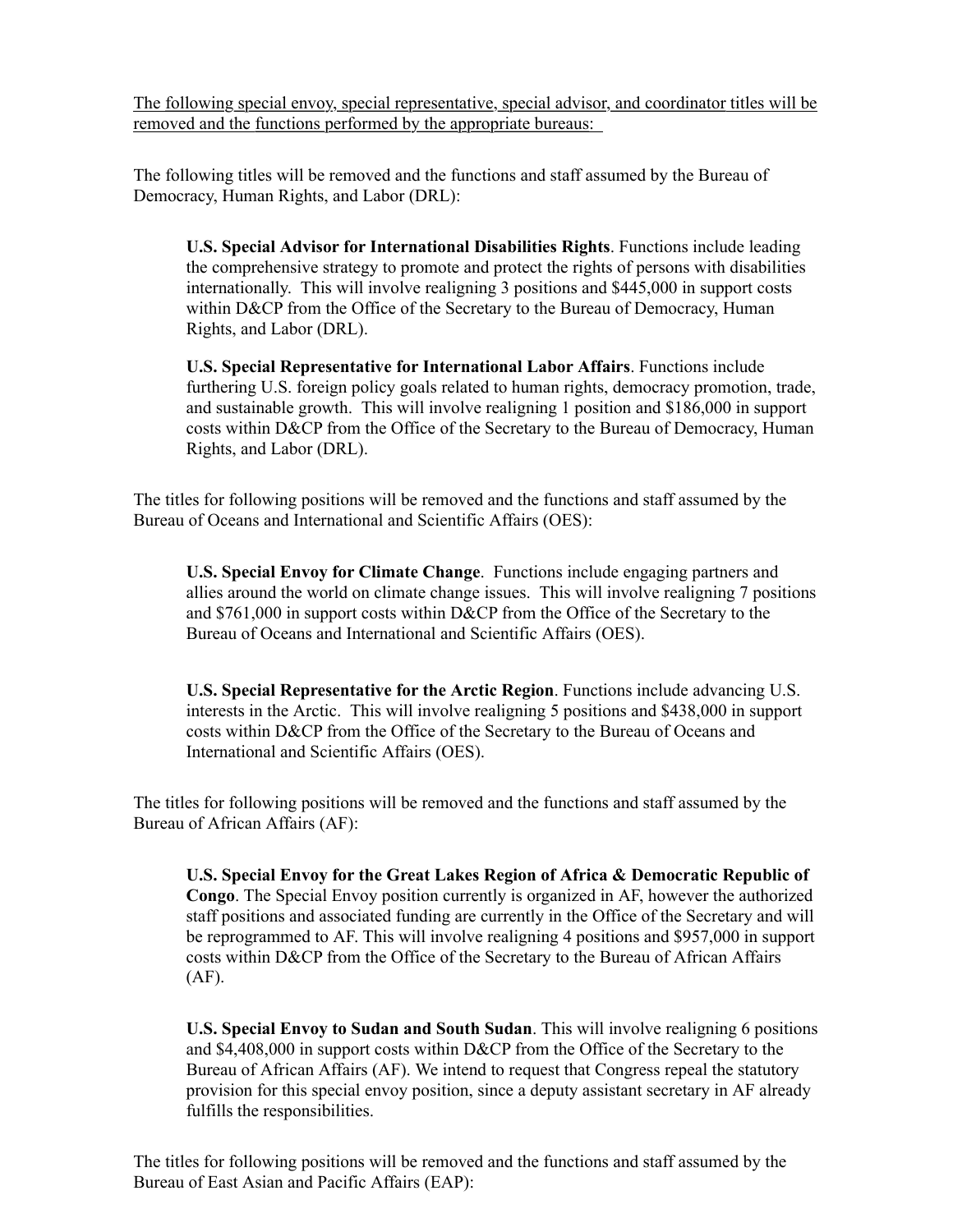**U.S. Special Representative and Policy Coordinator for Burma.** We intend to request that Congress repeal of the statutory requirement for this special representative position, since the mission of this position has been accomplished with the 2016 formation of a democratically elected, civilian-led government and the rebuilding of relations with Burma. Any legacy and future responsibilities will be addressed by EAP. This will involve realigning 1 position and \$224,000 in support costs within D&CP from the Office of the Secretary to the Bureau of East Asian and Pacific Affairs (EAP).

The titles for following positions will be removed and the functions and staff assumed by the Bureau of Near Eastern Affairs (NEA):

The Bureau of Near Eastern Affairs (NEA) will assign the functions of the **Special Coordinator for Libya and Senior Advisor for MEK Resettlement (SCL)** to a deputy assistant secretary. The title will be removed and 2 positions and \$379,000 in support costs will remain in the Bureau of Near Eastern Affairs (NEA).

The Bureau of Near Eastern Affairs (NEA) will retain the functions of the **U.S. Special Envoy for Syria**. The title will be removed and the functions continue to be performed by a deputy assistant secretary in the Bureau of Near Eastern Affairs (NEA). The title will be removed and 2 positions and \$379,000 in support costs will remain in the Bureau of Near Eastern Affairs (NEA).

The titles for following positions will be removed and the functions and staff assumed by the Bureau of Economic & Business Affairs (EB):

**U.S. Coordinator for International Communications and Information Policy**. The functions, which include the formulation, coordination, and oversight of policy related to information and communication technology, will be assigned to a deputy assistant secretary in the Bureau of Economic & Business Affairs (EB). There are no resource implications in this change because they are staying within EB.

**Senior Coordinator for International Information Technology Diplomacy**. Functions include coordinating with responsible departments and agencies on foreign policy efforts related to international information technology infrastructure and internet issues. There is currently no position nor support cost for the Senior Coordinator for International Information Technology Diplomacy. The functions will transfer from the Office of the Secretary to the Bureau of Economic & Business Affairs (EB).

**Coordinator for Cyber Issues (CCI)**. Functions encompass advancing the full range of U.S. interests in cyberspace including security, economic issues, freedom of expression, and free flow of information on the internet. This will involve realigning 23 positions and \$5,497,000 in support costs from the Office of the Secretary to the Bureau of Economic & Business Affairs (EB).

**Special Advisor for Conflict Diamonds.** Functions will continue to be performed by a deputy assistant secretary in the Economic & Business Affairs Bureau (EB). There are no resource implications for this change.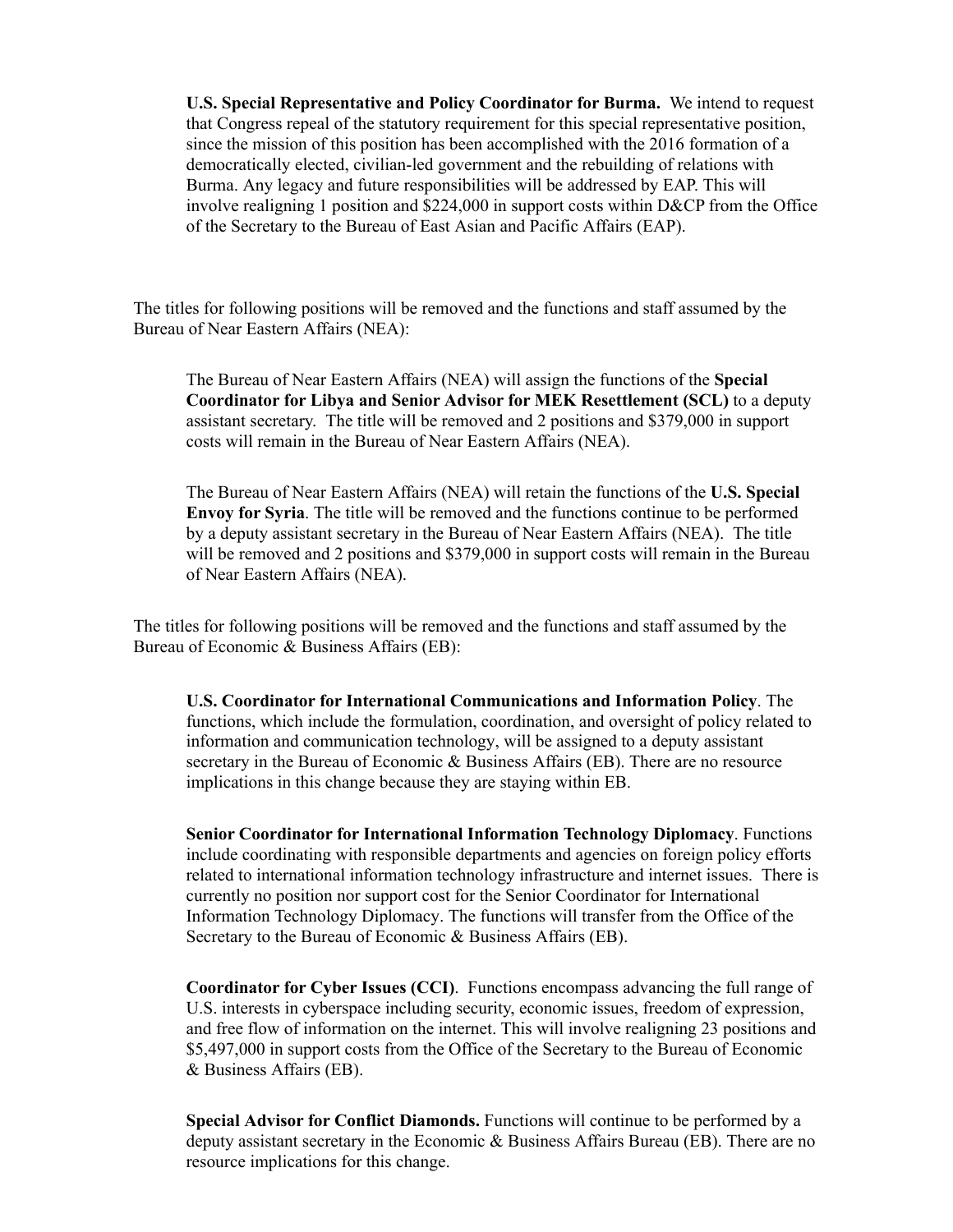The European and Eurasian Affairs Bureau (EUR) will retain the staff and functions of the **Senior Representative to Minsk Group.** The title will be removed and the functions will continue to be performed by a deputy assistant secretary in the European and Eurasian Affairs Bureau (EUR). One position and \$182,000 in support costs will remain in the European and Eurasian Affairs Bureau (EUR).

The Bureau of Western Hemisphere Affairs (WHA) will retain the functions and staff of the **Special Coordinator for Haiti**. The title will be removed and 9 positions and \$656,000 in support costs will remain in the Bureau of Western Hemisphere Affairs (WHA).

The Secretary's Policy Planning Staff (S/P) will assume the functions and staff of the **Coordinator for Sanctions Policy (CSP)**. S/P will coordinate a comprehensive sanctions policy. This will involve removing the title and realigning 7 positions and \$831,000 in support costs within the Office of the Secretary's D&CP allocation from the CSP office to the Secretary's Policy Planning Staff (S/P).

The Bureau of South and Central Asian Affairs (SCA) will assume the functions and staff of the **U.S. Special Representative for Afghanistan and Pakistan**, and coordinate across the government to meet U.S. strategic goals in the region. This will involve removing the title and sustaining the realignment of 9 positions and \$1,985,000 in support costs within D&CP from the Office of the Secretary to the Bureau of South and Central Asian Affairs (SCA). Given the Administration's recent South Asia policy announcement, the Secretary will consider options regarding diplomatic responsibilities in the region as needed.

The Bureau of Counterterrorism and Countering Violent Extremism (CT) retain the functions and staff of the **Senior Advisor for Partner Engagement on Syria Foreign Fighters**. The title will be removed and functions continued to be performed by a deputy assistant secretary. There are no funding implications for this change.

The Bureau of International Security and Nonproliferation (ISN) will assume functions and staff of the **Lead Coordinator for Iran Nuclear Implementation**, including ensuring that the nuclear steps to which Iran committed in the JCPOA are fully implemented and verified. This will involve removing the title and realigning 5 positions and \$1,208,000 in support costs from the Office of the Secretary to the Bureau of International Security and Nonproliferation (ISN).

The Office of Management Policy, Rightsizing, and Innovation (M/PRI) will assume the functions and staff of the **U.S. Special Representative for Global Partnerships**. M/PRI will continue to strengthen and deepen U.S. diplomacy and development around the world through partnerships that leverage the creativity, innovation, and core business resources of partners for greater impact. This will involve removing the title and realigning 14 positions and \$443,000 in support costs within D&CP from the Office of the Secretary and the Bureau of the Comptroller and General Financial Services to the Office of the Under Secretary for Management.

The Assistant Secretary for Energy Resources (ENR) will continue to perform the responsibilities of the **Special Envoy and Coordinator for International Energy Affairs**. We intend to request that Congress repeal the statutory requirement for this coordinator position, since the Assistant Secretary already fulfills the responsibilities.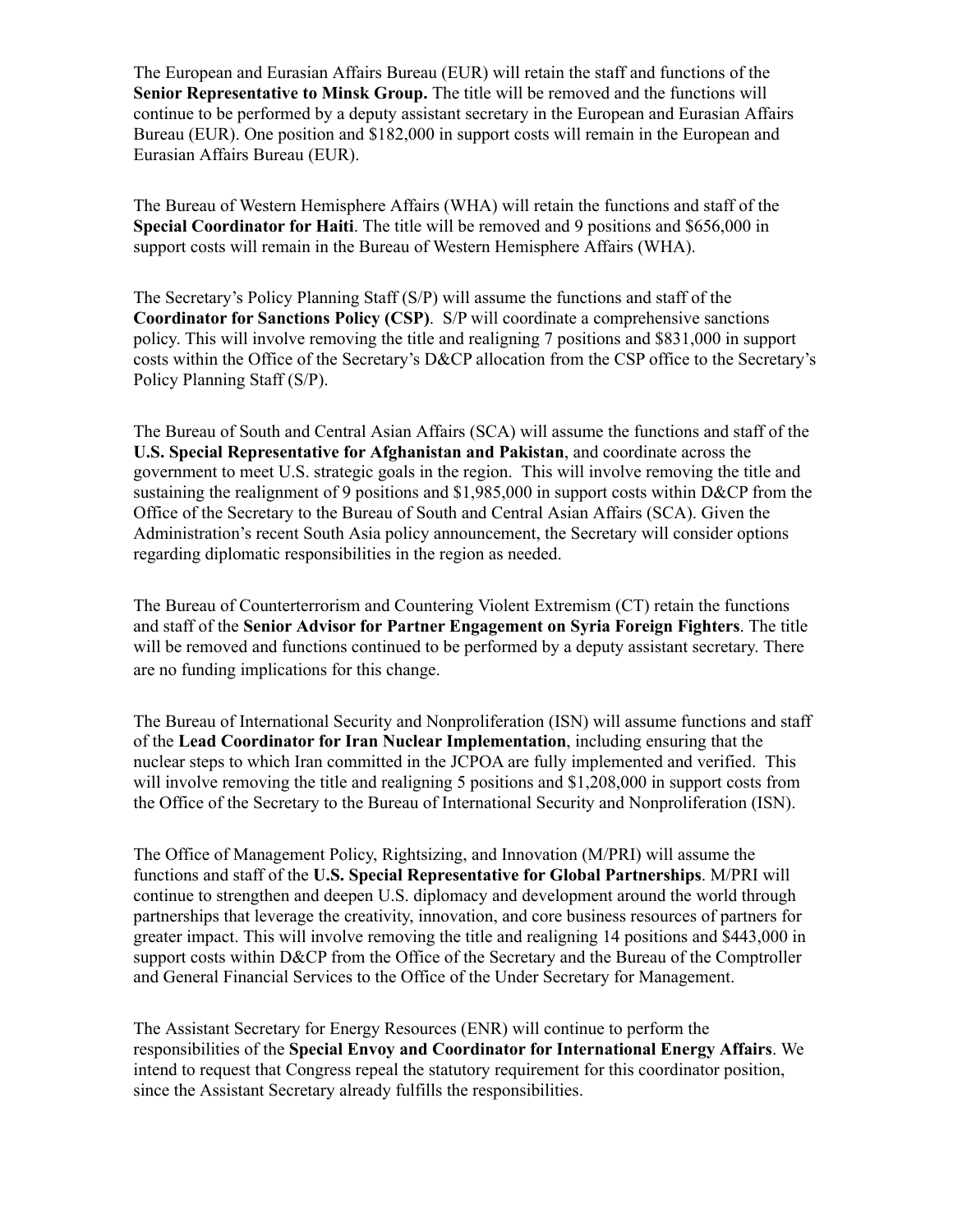The following special envoy, special representative, special advisor, coordinator, and related positions will be removed or retired:

The **Special Envoy for the Six-Party Talks** position will be removed, as the talks ceased in 2008. One position and \$224,000 in support costs will be realigned within the Bureau of East Asia and Pacific Affairs (EAP).

The **Transparency Coordinator** position will be removed. Legacy or future responsibilities will be addressed by the Under Secretary for Management (M). Three positions and \$165,000 in support costs within the D&CP will be reprogrammed from the Office of the Secretary to the Under Secretary for Management (M).

The **Special Advisor for Global Youth Issues** position will be removed. The portfolio of helping the U.S. Government engage young people internationally falls within the scope of the Under Secretary of Public Diplomacy and Public Affairs (R). There is no support cost for this position.

The **Special Envoy for the Colombian Peace Process** position will be removed and the functions assumed by the Western Hemisphere Affairs Bureau (WHA). There is no position established for this special envoy, and \$5,000 in support costs within D&CP will be reprogrammed from the Office of the Secretary to the Bureau of Western Hemisphere Affairs (WHA).

The **Personal Representative for Northern Ireland Issues** position will be retired. The 1998 Good Friday Agreement has been implemented with a devolved national assembly in Belfast now in place. Legacy and future responsibilities will be assigned to the Bureau of European and Eurasian Affairs (EUR). This will involve realigning \$50,000 in support costs within the Bureau

of European and Eurasian Affairs (EUR).

The **Quadrennial Diplomacy and Development Review Special Representative** position will be removed. The State Department is undergoing an updated review process under the Presidential Executive Order on reorganizing the executive branch. This will involve realigning 8 positions and \$1,247,000 in support costs within D&CP from the Office of the Secretary to the Under Secretary for Management (M).

The **U.S. Special Envoy for the Closure of Guantanamo Detention Facility** position will be removed. Any legacy and future responsibilities will be assigned to the Bureau of Western Hemisphere Affairs (WHA). This will involve realigning 9 positions and \$637,000 in support costs within D&CP from the Office of the Secretary to Bureau of Western Hemisphere Affairs (WHA).

The **Special Adviser for Secretary Initiatives** position will be removed. There is no staff currently authorized for this position. This will involve reprogramming \$43,000 in support costs.

The **Senior Advisor to the Secretary** position will be removed. This will involve reprogramming 4 positions and \$350,000 in support costs from the Office of the Secretary to Secretary's Policy Planning Staff (S/P).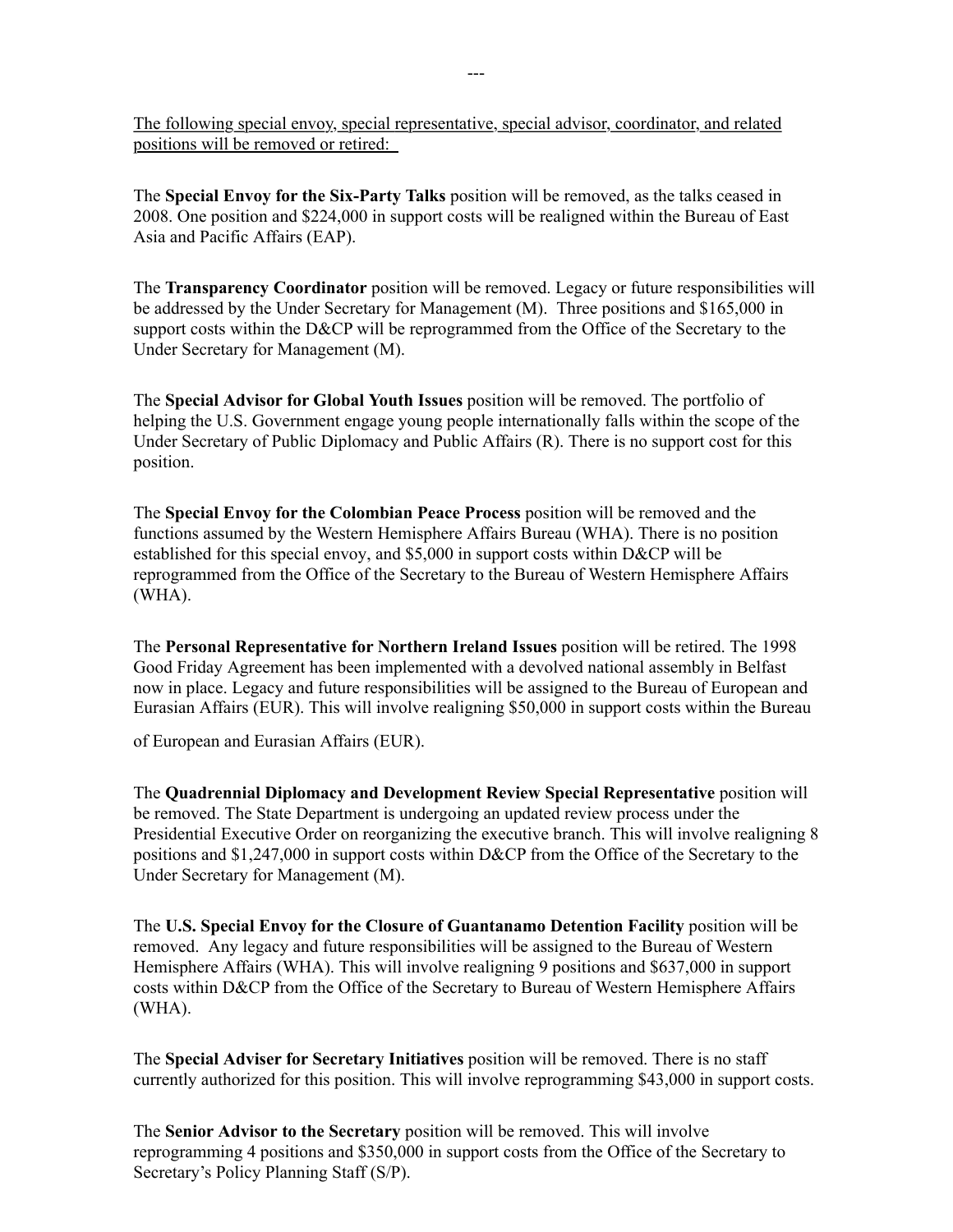Finally, the Department also informs the Committees that the Department does not intend at this time to make any organizational changes to the following offices:

The following positions will be retained and continue to be organized under the Office of the Secretary:

## • **Special Envoy for Israeli-Palestinian Negotiations**

The following positions will be retained and continue to be organized under the office of Under Secretary for Civilian Security, Democracy, and Human Rights (J):

- **Ambassador-at-Large and Coordinator for Counterterrorism**
- **Ambassador-at-Large for Global Criminal Justice**
- **Ambassador-at-Large to Monitor and Combat Trafficking in Persons**

The following positions will be retained and continue to be organized under the Bureau of Democracy, Human Rights, and Labor (DRL):

• **Special Envoy for the Human Rights of LGBTI Persons** will continue to be held by a deputy assistant secretary.

The following positions will be retained and continue to be organized under the Bureau of International Security and Nonproliferation (ISN):

- **Coordinator for Threat Reduction Programs**
- **Special Negotiator for Plutonium Disposition**
- **Special Representative of the President for Nuclear Nonproliferation**

The following positions will be retained and continue to be organized under the Bureau of European and Eurasian Affairs (EUR):

- **Coordinator for U.S. Assistance to Europe and Eurasia**
- **Special Representative to OSCE**

The following positions will be retained and continue to be organized under the office of the Under Secretary for Arms Control and International Security Affairs (T):

- **Permanent Representative for Conference on Disarmament**
- **Special Representative for Biological and Toxin Weapons Convention (BWC)**